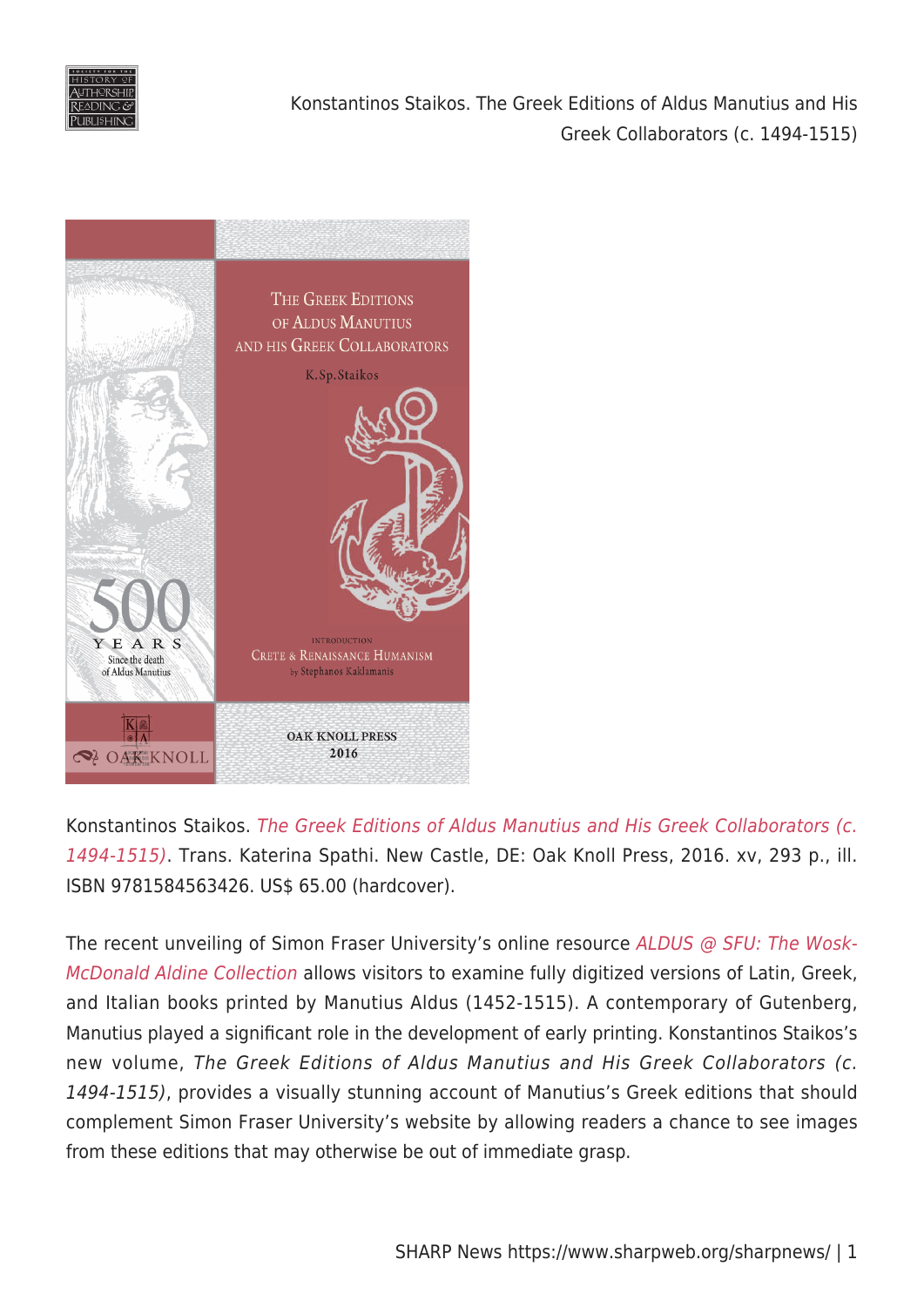

Konstantinos Staikos. The Greek Editions of Aldus Manutius and His Greek Collaborators (c. 1494-1515)

Manutius was born in Venice at virtually the same historical moment as the Ottoman Turks' defeat of the Byzantine empire, and although he would not become an active printer until well after the fall of Byzantium, he grew up at a time during which the Latin West intermingled with the Greek East. As Staikos reminds us, knowledge of Greek was an essential part of a humanist education (ix). Staikos seeks in this volume to "honour Aldus's memory" and remember the role played by Aldus's "Greek collaborators in this gigantic publishing project" (x); furthermore, he aspires to fill a void in studies of Manutius's publications that have focused on paratexts, typefaces, and the printing machinery used to create them, but have not yet analyzed them from an aesthetic perspective (xi).

In the first section Staikos traces the rise in estimation of the Greek language from the Byzantine empire through early humanism's attempts to imitate Greek in Latin compositions. Early humanists sought out Byzantine scholars to teach them Greek, and Staikos argues that Crete served as a nexus in the project of "recovery, collection, and transmission of Greek texts, from the Byzantine East to the Latin West" (7). As the Greek language was typically taught in private lessons, early Italian humanists travelled to Crete to learn it, and eventually Greek began to rival Latin in the estimation of humanists.

Despite the increased interest in the Greek language, some of Manutius's contemporaries did not share the printer's love of it. Lorenzo de Monacis, according to Staikos, considered Latin to be superior to Greek and did not believe endeavors to produce Greek editions would make any profit (16-17). Latin in fact had become the lingua franca in both public and privates spheres (18). In The Dialogic Imagination Four Essays (ed. Michael Holquist, trans. Caryl Emerson and Michael Holquist [Austin: University of Texas Press, 1981]), Mikhail Bakhtin refers to Latin as an "ideological language" (68), and it appears that even well into the continental early modern period Latin still held a more powerful linguistic position than Greek. Although early modern humanists embraced it, Greek was more of a sign of privileged learning opportunities than Latin, so Manutius's choice to print Greek editions came with an inherently smaller readership in mind. Pierre Bourdieu's claim that "[t]aste classifies, and it classifies the classifier" (Distinction: A Social Critique of the Judgement of Taste, trans. Richard Nice [Cambridge: Harvard University Press, 1984], 6) precisely describes Manutius's endeavor, as his Greek editions appeared with built-in linguistic gatekeepers that denied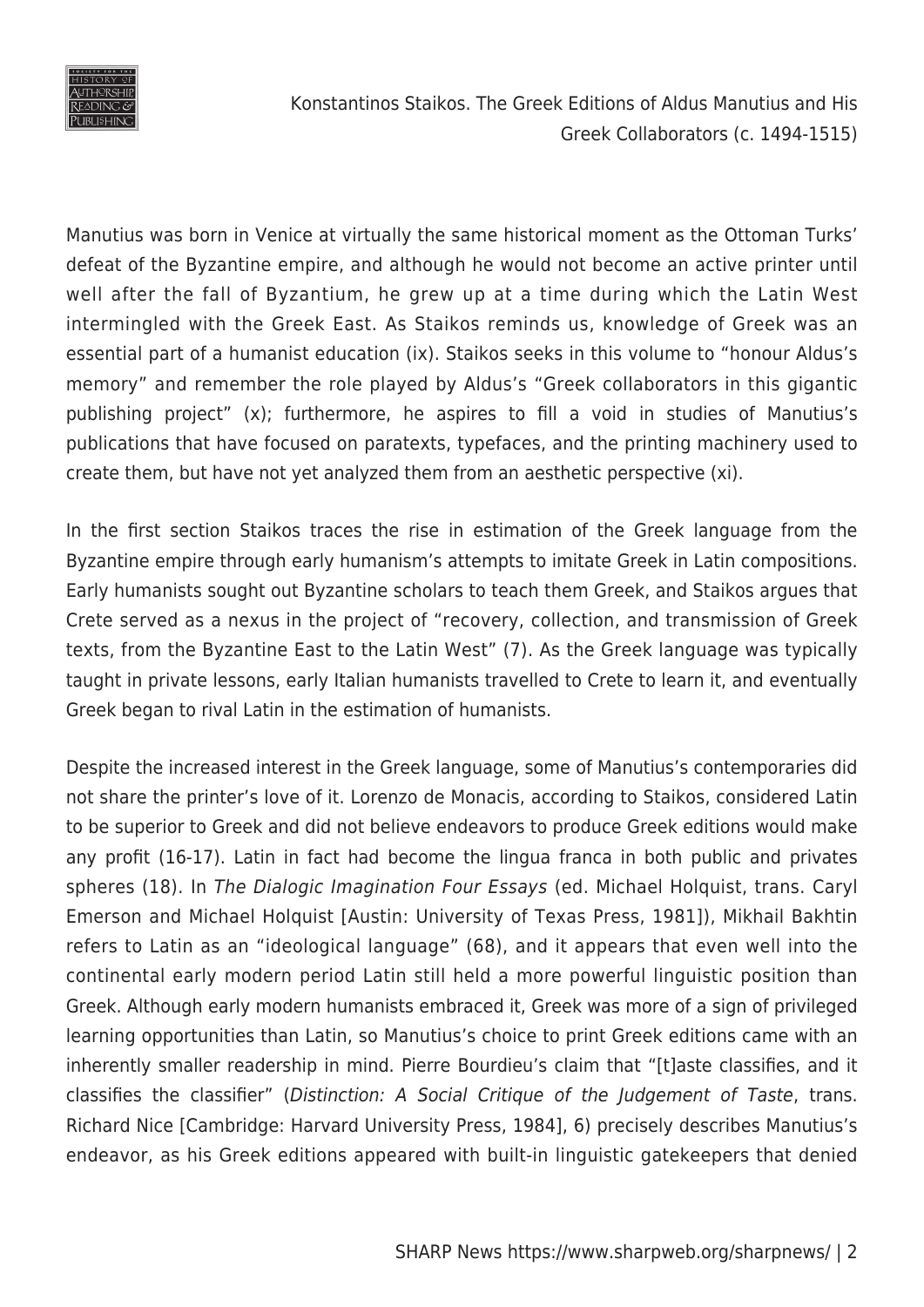

access to readers without Greek reading knowledge.

The second section of this book provides a life of Manutius himself in addition to information about his collaborators, including Antonio Sabellico, Marcus Musurus, Ioustinos, Ioanis Grigoropoulos, Demetrios Doukas, and Ioannis Rossos. In this section Staikos also provides a brief summary of the very important development of Aldine typefaces. The volume also features images tracing the development of Manutius's trademark dolphin printer mark, as well as numerous sample illustrations of initials and headpieces. The rest of the volume is devoted to a catalogue and bibliographical commentary on Manutius's Greek editions, a total of 65 in all.

In 1928, book designer Jan Tschichold claimed that Manutius was the first to recognize that printed books had a "character of their own and were different from manuscripts" (The New Typography: A Handbook for Modern Designers [Berkeley: University of California Press, 1995], 18), and Staikos's volume demonstrates this to be true. Manutius's editions, and in particular those analyzed in Staikos' book, anticipated the tradition of "Beautiful Books" as described by nineteenth and early twentieth-century Arts and Crafts movement socialists William Morris and Thomas Cobden-Sanderson. Cobden-Sanderson describes the Arts and Crafts movement as "an Ideal for Industrialism, or for the Labours of Production and Distribution, in big and in little, an Ideal which shall embrace, at once, the industrial life of the individual workman and industrial life as a whole" (Cosmic Vision [Thavies Inn: Richard Cobden-Sanderson, 1922], 80). Similarly, in the first volume of Capital: A Critique of Political Economy (trans. Ben Fowkes [New York: Penguin, 1990]), Karl Marx describes how early English print incorporated a system similar to "old manufactures and handicrafts" which advanced apprentices "from easy to more and more difficult work [. . .] through a course of teaching" until they became professional printers who had to be able to read and write; the printing machine, however, inaugurated working "14, 15, and 16 hours at a stretch, during several days in the week, and frequently for 36 hours, with only 2 hours' rest for meals and sleep" (615). Literacy, in other words, ultimately, became divorced from the book making process.

Staikos' book is itself a beautiful book, printed on high-quality paper stock with numerous